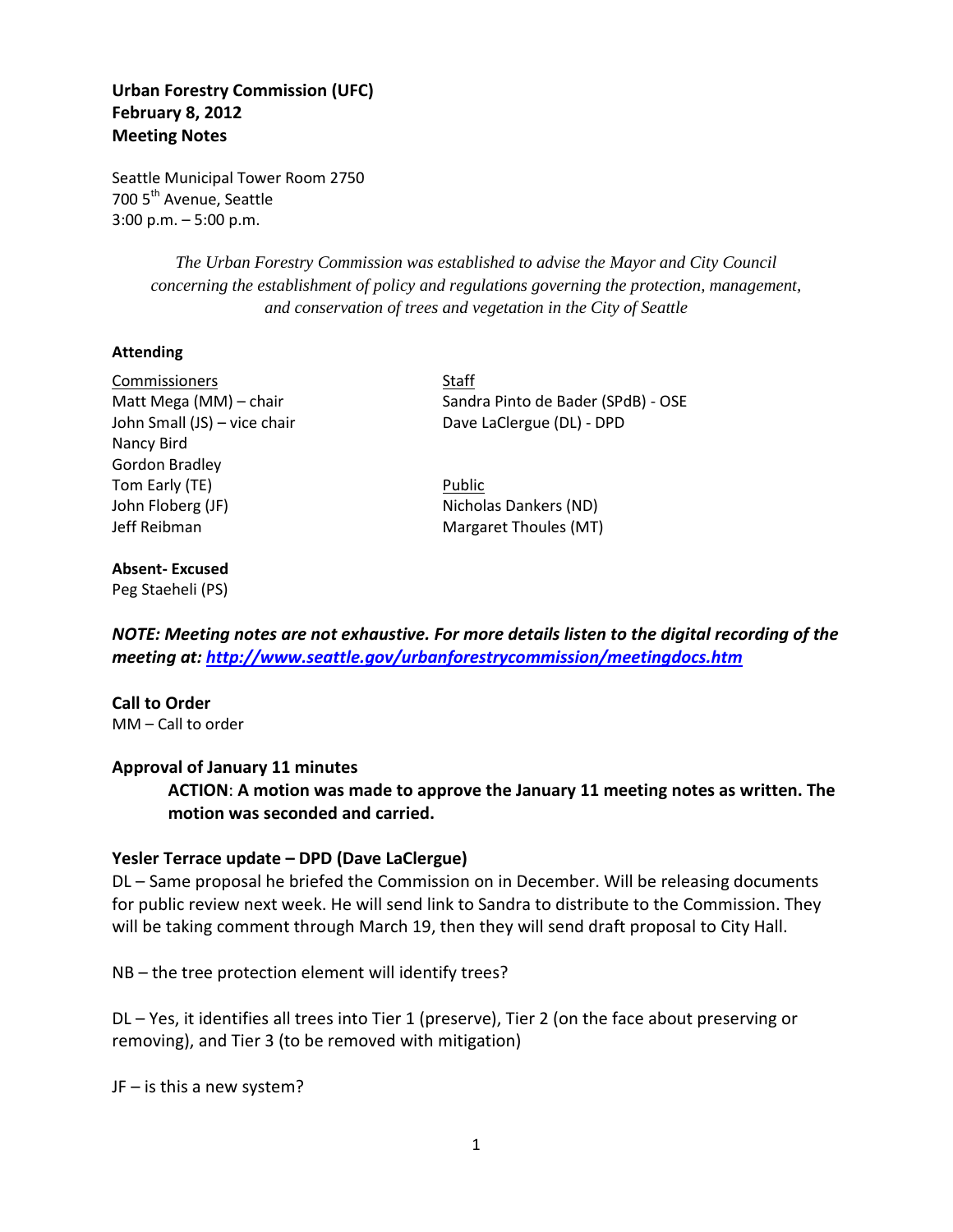DL – it's site specific. There is an EIS that includes all trees. Were able to get into more detail on the tree preservation plan because there is enough information available.

NB – How will mitigation take place?

DL – Tier 1 trees can't be removed, Tier 2 will have 3x1 replacement, and Tier 3 will have 1x1 replacement for trees with comparable size at maturity.

MM – was this a new zone classification?

DL – yes, it's a new zone

JF – would this zone be applied in the future in other areas?

DL – The tree protection component yes, as part of Planned Action, they might apply to other areas. The zone is tailored (Master Plan Community Yesler Terrace). The tree protection plan will be online. The public meeting will be March 7 at the Yesler Community Center.

JF – who made the decisions about tier classification for trees?

DL – SHA made the first pass and then Bill Ames and Shane Dewald from SDOT got involved. Mitigation is all on site.

MM – would be good for UFC to comment. I'll take a first pass. The comment can be introduced at the March 7 meeting and voted on at the March 14 meeting.

NB – Planned Action can be a very good tool for mitigation

MM- maybe we can do a planned action for SCL action on trees under power lines?

JS – it would be good to set a precedent ahead of the tree regulations. Mitigation, bonding, assurance.

### **UFC 2012 Work Plan – review and vote**

**ACTION**: **A motion was made to approve the 2012 Work plan as amended. The motion was seconded and carried.** 

### **2011 UFC Annual Report – review and vote**

**ACTION**: **A motion was made to approve the 2011 Annual Report as written. The motion was seconded and carried.** 

### **UFMP Update: Trees in the ROW and Cost Review**

SPdB – When the IDT got together to talk about this piece we realized that we have done a lot of work to make clear how we prioritize work in the ROW. We have an updated tree list, ongoing SCL/SDOT coordination, the ROW manual, and the Street Tree ordinance/standards.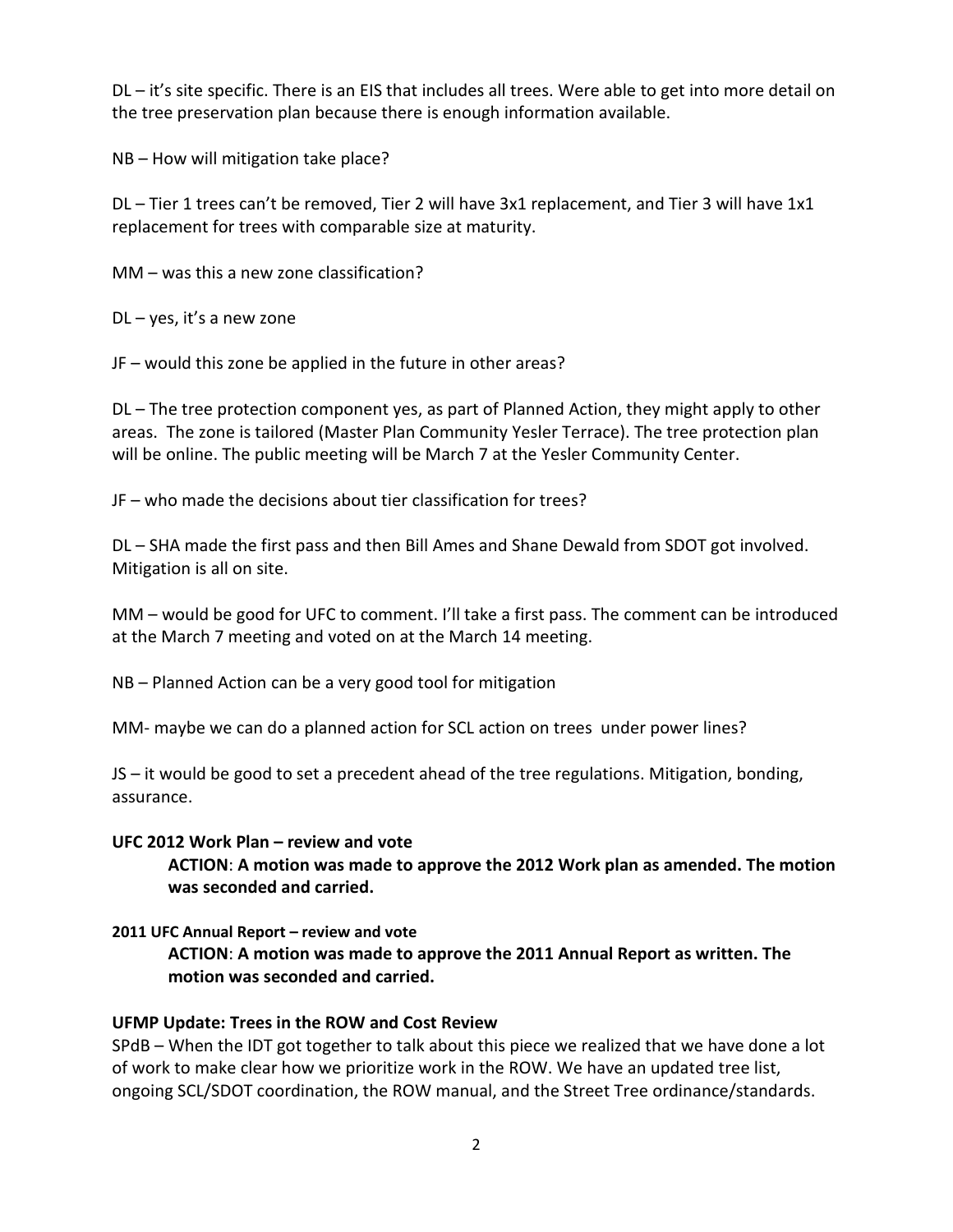There is no policy that ties it all but we feel the mentioned tools and actions speak for themselves.

MM – SDOT mentioned that the way they prioritize is reactive. They did not mention pruning for health.

Cost review:

Commissioners would like a benefits column to be added to the cost spreadsheet.

JF – trees in industrial zones have greater relative benefit

JS – one consideration for the UFMP is that the per tree cost will continue to rise when you get to harder to plant trees. Planting opportunities will become more expensive. Consider accounting for escalation.

TE – Roy mentioned he was collecting data for low hanging fruit

JS – SCL has spent a lot of money maintaining trees. Perhaps there is a more efficient way. Maybe mitigate by planting in other locations so in the long term gain ecosystem function and save money.

JR – SDOT wants to keep trees and SCL wants to avoid conflict with utilities

MM – come up with guidelines to creating a master plan to deal with trees conflicting with utilities.

GB – SCL/SDOT talk to UFC on how they make those decisions

JR – on a project by project basis, both SCL and SDOT are at the table, but the SCL rep has no knowledge of trees, so they can't discuss cost-benefit of trees at that meeting.

JS – Also, contractors have conflict about making ecosystems decisions and cost savings

MM – for the cost conversation we have three points to make:

- How do we account for meeting UFMP goals when planting gets harder and more expensive?
- Aggregate maintenance costs are expanding as we increase canopy cover
- Include a column monetizing benefits of the urban forest to compare with the cost to implement the plan

For the research agenda – maintenance costs and benefits

Use UFC time as match for grants